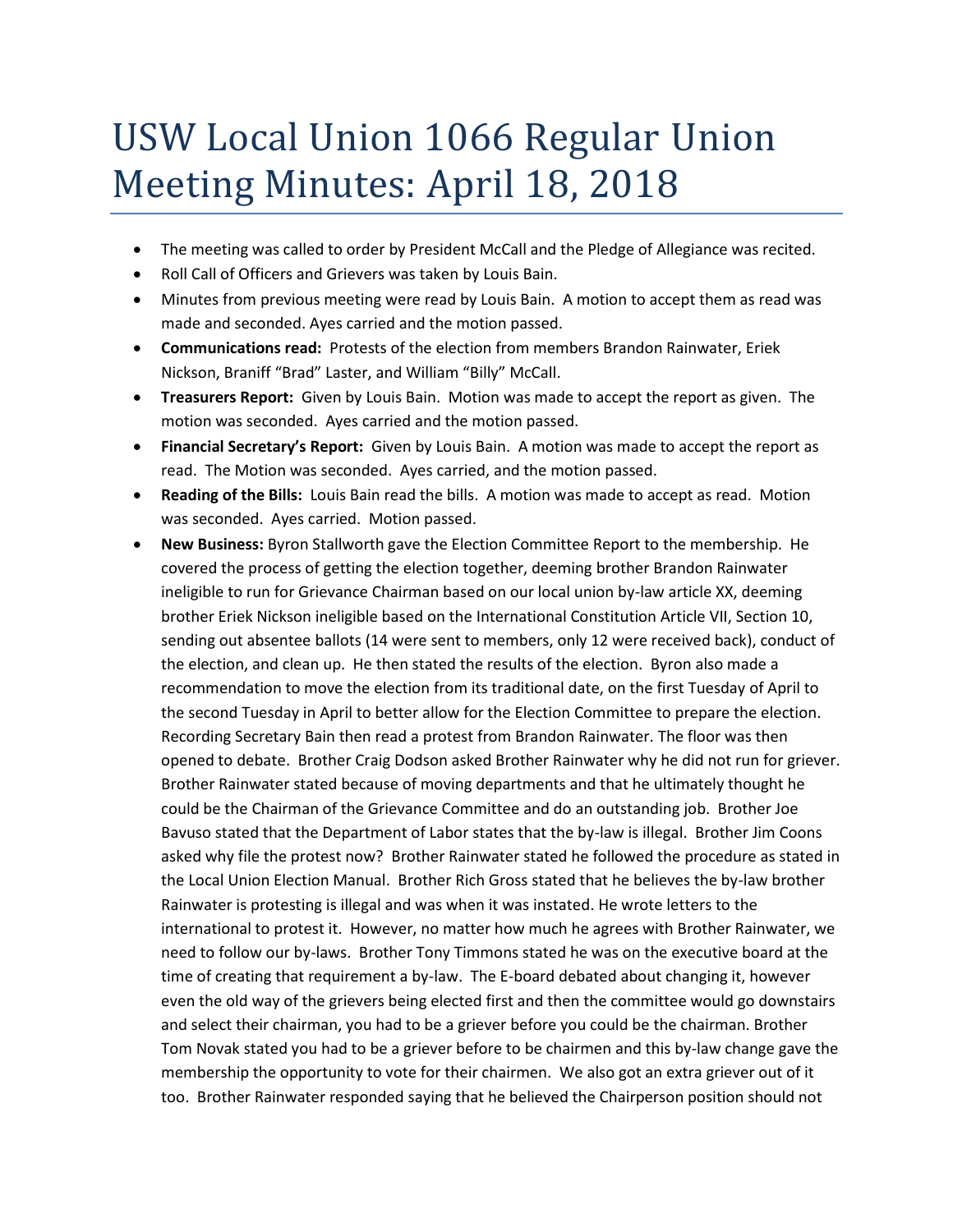be run unopposed. It is one of the most paramount positions of the union and the membership should have a choice. Brother Chris Hansen asked if there were other uncontested races in the local? Brother Rainwater stated yes there was, for Section 2 Griever, however that was because nobody wanted to run against the incumbent, not because they were disqualified from running. Brother Dan Silich stated he thought that you should have to run as griever first before running as chairmen to prove your worth before you represent the whole side and not just a section. Brother John Long stated to keep in mind that the membership has now voted on this by law twice, once to make it the by-law and once to keep it as a by-law. President McCall stated that we have a lot of opinions on what this should be but what Brother Rainwaters protest is debating is the facts. Someone stated earlier the International has already ruled on whether this is allowed, but this is Brandon's avenue to see if this is allowable both under the Steelworkers and under the law. A vote was called, and the Nays carried by an overwhelming majority. The protest was not supported.

A protest from Brother Eriek Nikson was read. Brother Nikson added that he is not trying to discount the 1/3 rule for candidate eligibility. Brother Nikson recapped the proof that he provided being a caregiver of his grandmother and her living with him since late 2016 until her passing, having to help her during in home rehabilitation, which four of those visits were on union meeting days. Brother Bret Mesmer asked when Brother Nikson's grandmother passed. Brother Nikson stated July of 2017. Brother Mesmer then questioned if Brother Nikson could not have made one more meeting? Brother Jason Bahus asked if he thought that he had enough meetings when he started campaigning for the office of Section 3 Griever, he was told by the young lady at the union hall that of he did not miss any more meetings he will be eligible. That was September 2017. I did not miss any meetings after that. But when I was nominated I received a letter form Mr. Stallworth stating I was indeed one meeting short. Brother Rich Gross states that the meeting requirements are 8 meetings. President McCall stated it is 1/3 of 24 months meetings because of possible canceled meetings, etc. President McCall then explained the rule and how to get exempted from meetings and Brother Nikson's situation with missing four meetings due to care of a member of the immediate family. Brother Matt Novak stated his condolences to Brother Nikson on the passing of his grandmother but prior to her illness, where were you for those meetings. Brother Nikson said he was just starting to get his feet wet with being involved at that time. Brother Mark Persin asked that prior to September when your grandmother was diagnosed when was your last meeting attended prior to that? Brother Nikson stated he was at union meetings consistently in 2015 fighting for the transportation incentive. Family came before the union in 2017. Brother William Fulton said the meetings before that doesn't matter because it does not cover the requirements of the rule. Brother Rich Gross stated that Brother Eriek has been active in this local and has served on the CAT team with him. Brother Bob Richardson asked if grandparents are included in immediate family. President McCall answered that the rule states immediate family and gives examples, but it can be construed to mean someone you live with. Brother Chris Hampton stated that you get paid to go to a grandparent's funeral and that it is listed as immediate family in our contract. Teller Board member Brother Dana Follow stated the reason the Teller Board made this decision was based of page 26 of the Local Union Election Manual, claiming the responsibility of giving an excuse is that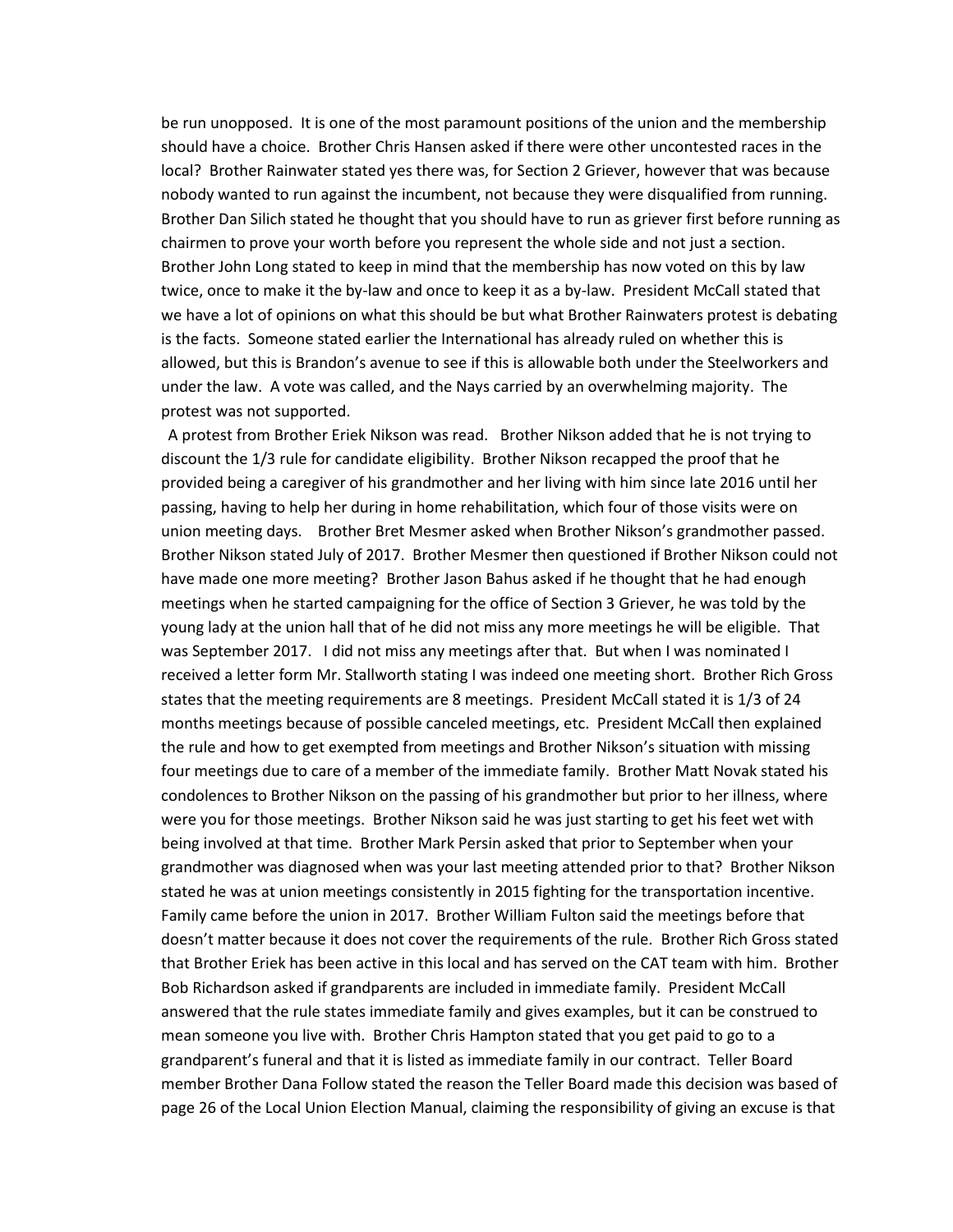of the member. The Teller Board reached out to Eriek during the 5-day period he had to sign his nomination card, we contacted his manager and we requested documentation. Eriek gave us pay sheet from January to April of 2018 and did not present us with any other excuses. That was why we made the determination that he was not eligible. Brother Mark Lash asked that if you had that information that was presented today, would Brother Nikson be granted candidacy? Brother Follow stated that we never received this information in the 5 days period candidates have to sign their acceptance card. Brother Nikson said that the reason he did not get it to the Teller Board in the 5-day window was he did not realize what all he had been dealing with in the last 24 months with his grandmother until after that. A hand vote was taken, and it appeared too close to call, so a split of the house was done. 101 members were against Brother Eriek's protest. 132 supported brother Nikson's protest. The protest was supported.

A protest from Braniff Brad Laster was read. Brother Laster stated that there are a lot of rumors going around that I do not want the absentee ballots counted. That is not true. The ballots that a member came to the election polls and saw were quite different from the ballots that an absentee voter saw. That was due to the election committees error. The bottom of the ballot that designates where the voter is from was not filled out properly. I met with Byron Stallworth the Election Committee chair and as we talked there were more administrative errors. We are a union of rules or we are not. In the preliminary vote count, I won. It was my understanding that the absentee ballots were put into the preliminary count. But because the absentee ballots could not be identified, the counting machine rejected those ballots because of the administrative error. Brother Stallworth told me that the machine was modified to count the absentee ballots. That is why I talk about a properly prepared ballot. Secondly what took place, there were 5-7 absentee ballots not mailed. Brother Kevin Abernathy stated that he was one of the members that did not get a mailed ballot. He came to the hall to pick his up because he was leaving on vacation and would not have been given the opportunity to vote otherwise. I did not see any problem with what was going on here. I have 28 years here and I think that it is right that my vote counts. Brother Tony Timmons said that absentee ballots can't get sent out until all the candidates sign their letter of intent, when did you sign it? Brother Laster said Tuesday. I was out of town burying a loved one. I tried to sign one and fax it back, but they deemed that they would not honor that. So, Byron came and saw me at the tin mill and I signed an official copy then. Brother Timmons said that the Teller Board gave you the same courtesy as they did the people with absentee ballots and you are using that to say they screwed up? I don't agree with that. President McCall stated that the timeline is obvious and was stated in the Election Committee report. We traditionally hold our election on the 1<sup>st</sup> Tuesday of the month. It did not give us a lot of time to prepare this election between the last meeting and the election. That is why the election committee recommended that we move it to the2nd Tuesday of the month to remedy that. But the question is if the procedure is being followed in the manual, not anything else. Brother Laster stated that he filed his protest and mailed it overnight certified. There is no excuse that we only have 5 days. Teller Board member Brother Dan Hessling stated that when it comes to the absentee ballots, we afforded every opportunity for members to vote. There 14 people that went through the trouble to fill out the paperwork to get an absentee ballot. We wanted to honor those members by giving them an opportunity to vote. We also wanted to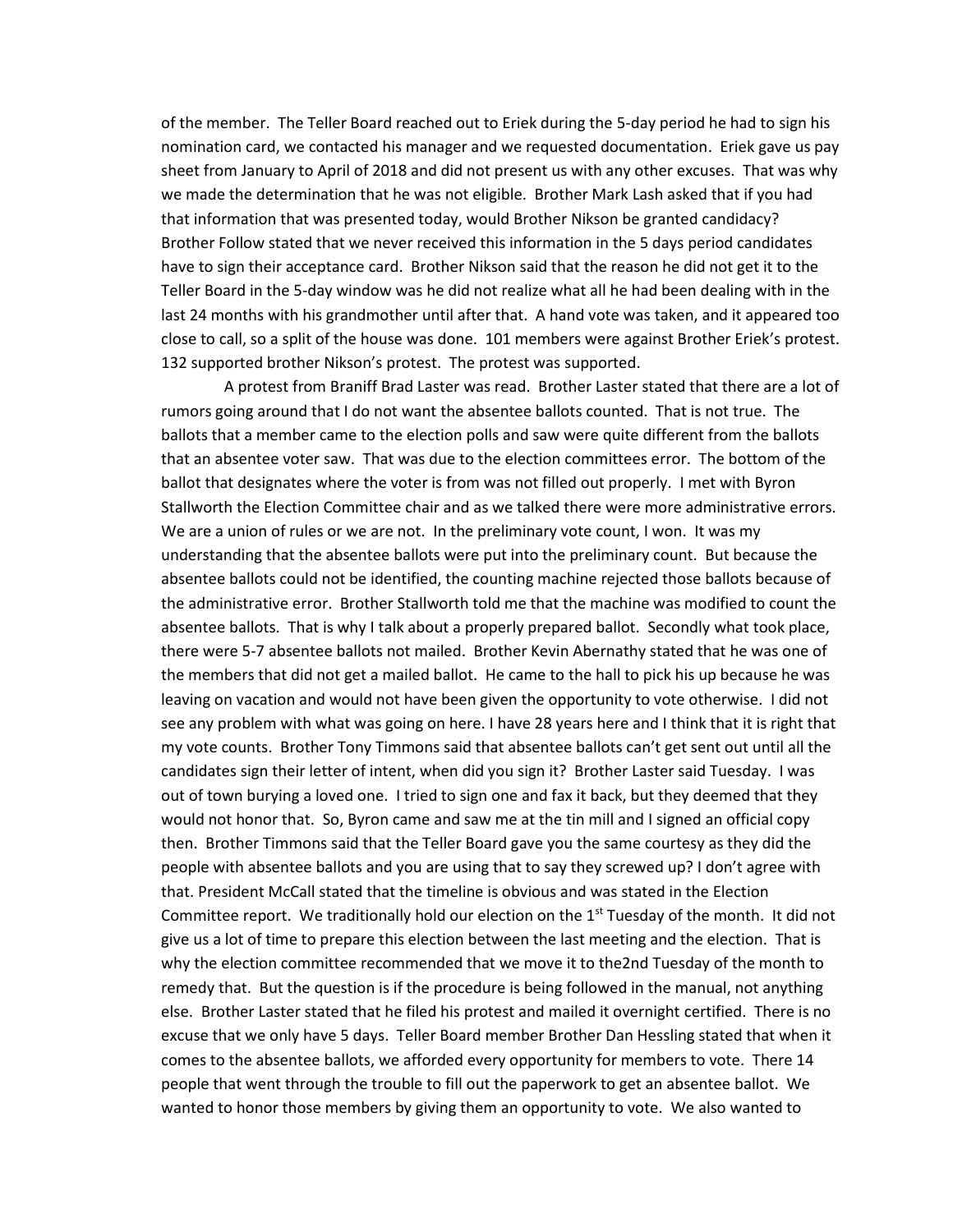honor Brother Laster's circumstances as well. Byron went out of his way and met Brad at the tin mill, so he could sign his acceptance to run. We felt as a committee that every decision we made was for the benefit of the membership. When we realized that ballots may not get mailed in time we called all 14 people. Some chose to come to the hall and pick them up and mail them back. Some chose to still have them mailed. You state in you protest that it must be mailed, but the manual says it shall. Shall is defined as may now legally. There have been supreme court rulings on the only words that legally obligate you are the words must or must not. Shall will be considered may. In response to the count of the ballots. We order for the people that come here to vote pre-printed ballots. The absentee ballots are blank because we don't know what section the members requesting will be in. When we put them out we forgot to mark that members section number. When they came to be counted, we put them in the ballot box. When those ballots were kicked out we followed the book saying any section that cannot be figured out shall be omitted. So, what we decided to do, was count the Executive Board votes on those ballots. We looked at all the sections griever race. If any of them were within 12 votes we would have had a problem. None of the griever races were that close so we ran the ballots again. We allowed the observers to come out of the observer box and watch up close the counting and explained what we were doing to them. We did everything right and to the benefit of this membership. Brother Dan Milligan said that he is not sure how this works. We voted the Teller Board in correct? Yes. We hope they make good decisions? Correct. A person asked you about the absentee ballots when you were walking around. The answer you gave was that you thought it was fair. Brother Laster said he felt it was fair, however the procedure wasn't followed. Brother John Long stated that everyone who got a ballot signed to get a ballot. Why are we thinking about throwing ballots out? There are two things that separate union members and free loaders. That's running for office and voting. To tell me my vote doesn't count is BS. Brother Laster stated that I did not say your vote shouldn't count but we should do it the right way. Brother Mark Lash stated the debate we should be having is about the protest he has filed. I am here to inform you that this protest has no merit. Everybody that got a ballot got to cast their ballot and have their vote counted. They all signed for their ballots, they were all dues paying members in good standing and the procedures were followed in counting those ballots. My question to you Brother Laster is the remedy you are seeking in your protest is to have the absentee ballots thrown out and you be declared the winner. Is that not what you are protesting? Brother Laster said that is the remedy I requested, however this will go to the International and it they will determine that. Brother Lash said that is only if an appeal is filed to the International on the results of the protest vote tonight. Brother Cliff Sandifer said that I am elated that so many members are here to be a part of the process and that have taken the time to be here and not blow past this part of the process. We all have something at stake in this process. If we have a question of integrity about this process, we should all want that question answered. Brother Rich Gross asked Brother Byron Stallworth, Election Committee Chairman, were there mistakes made during this election? Brother Stallworth answered there were some indiscretions made during the process. Primarily as stated in his report due to the time constraints. The timeframe between the third Wednesday of March and the  $1<sup>st</sup>$  Tuesday of April are usually 19 days apart. They way it fell this year, that timeframe was only 12 days. Every